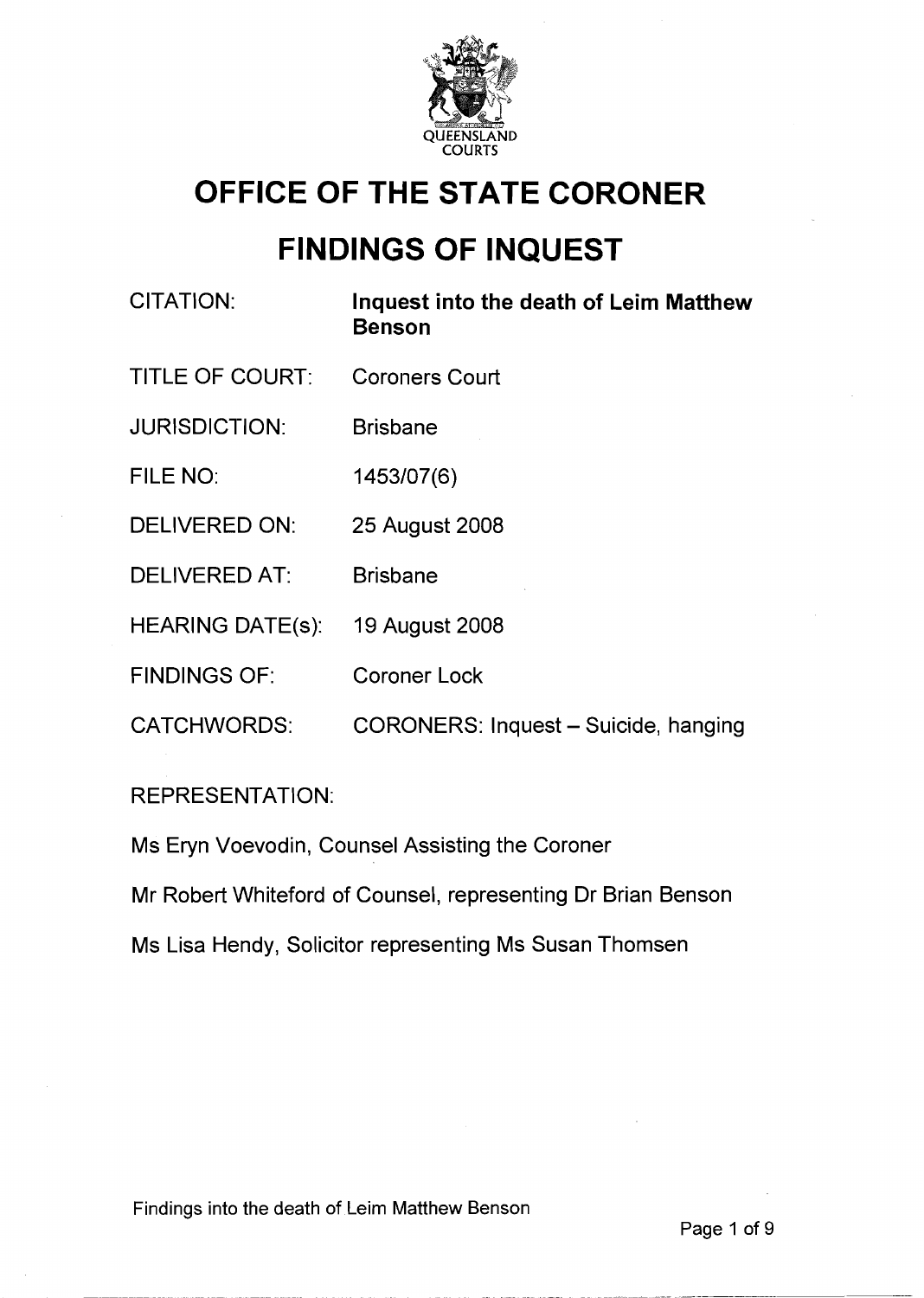#### **CORONER'S FINDINGS AND DECISION**

- 1. These are my findings in relation to the death of Leim Matthew Benson who died at the Royal Brisbane Hospital on **4** April 2007. These findings seek to explain how the death occurred.
- 2. The Coroners Act  $2003<sup>1</sup>$  provides that when an inquest is held into a death, the coroner's written findings must be given to the family of the person who died and to each of the persons or organisations granted leave to appear at the inquest. These findings will be distributed in accordance with the requirements of the Act and also placed on the website of the Office of the State Coroner.
- 3. The inquest was held at the request of the family of Mr Benson who had expressed a number of concerns regarding the circumstances of his death. A pre-inquest hearing was held on 3 March 2008 and a further mention was held on 6 May 2008 and those issues were aired. Further enquiries and statements of other witnesses were obtained and a report was obtained from Mr Keith Harris, a researcher into suicide risk factors. A full brief of the evidence was provided to the legal representatives appearing for those given leave to appear. The inquest was then adjourned for hearing over two days commencing on 19 August 2008.
- **4.** At the commencement of the inquest, the Counsel appearing for Mr Benson's father informed the court that his client did not now require any witnesses to give evidence or to be cross examined. Mr Whiteford stated that although there remained for the family a number of uncertainties, it was unlikely that the hearing of further evidence at an inquest would resolve any of them in a manner which would materially assist the court.
- 5. In that respect I agreed that, although there were a number of peripheral issues that could be resolved by hearing further evidence, on balance the brief of evidence was sufficient for me to make findings that would satisfy my statutory obligations. Furthermore the hearing of oral evidence would require the attendance of a number of witnesses which may have caused some unnecessary inconvenience to them and more importantly have caused some distress to some witnesses, in particular Ms Thomsen and to Mr Benson's family. I determined that on balance it was in the interests of those witnesses to accede to the request to not hear further oral evidence and to make findings based on the 27 documentary exhibits (A1 to F1) which were tendered to the court. I advised the parties that my written findings would be subsequently handed down at a date to be fixed. Those representing the persons given leave to appear were excused of any further appearance but would be advised when my findings were to be delivered and were welcome to attend.

### **The scope of the Coroner's inquiry and findings:**

6. A coroner has jurisdiction to inquire into the cause and the circumstances of a reportable death. If possible he is required to find:-

**<sup>1</sup>**Coroners Act 2003, s45

Findings into the death of Leim Matthew Benson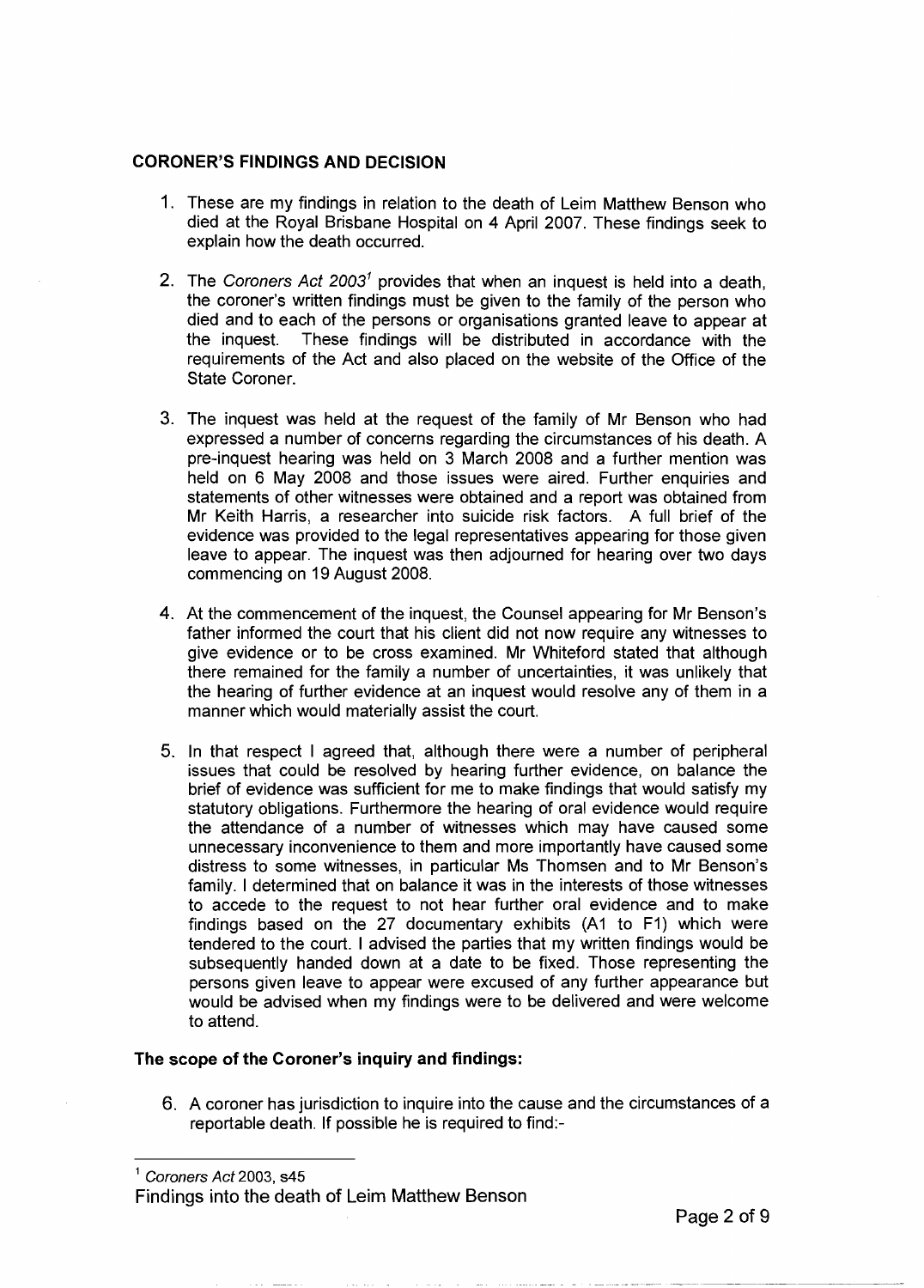- a) whether a death in fact happened;
- b) the identity of the deceased;
- c) when, where and how the death occurred; and
- d) what caused the person to die.  $2^2$
- 7. There has been considerable litigation concerning the extent of a coroner's jurisdiction to inquire into the circumstances of a death. The authorities clearly establish that the scope of an inquest goes beyond merely establishing the medical cause of death.
- 8. An inquest is not a trial between opposing parties but an inquiry into the death. In a leading English case it was described in this way:

"It is an inquisitorial process, a process of investigation quite unlike a criminal trial where the prosecutor accuses and the accused defends.. . The function of an inquest is to seek out and record as many of the facts concerning the death as the public interest requires.<sup>"3</sup>

9. The focus is on discovering what happened, not on ascribing guilt, attributing blame or apportioning liability. The purpose is to inform the family and the public of how the death occurred with a view to reducing the likelihood of similar deaths. As a result, the Act authorises a coroner to make preventive recommendations concerning public health or safety, the administration of justice or ways to prevent deaths from happening in similar circumstances in future.<sup>4</sup> However, a coroner must not include in the findings or any comments or recommendations, statements that a person is or maybe guilty of an offence or is or maybe civilly liable for something. $5$ 

#### The Admissibility of Evidence and the Standard of Proof

- 10.Proceedings in a Coroners Court are not bound by the rules of evidence because the Act provides that the court "may inform itself in any way it considers appropriate.<sup>"6</sup> That does not mean that any and every piece of information however unreliable will be admitted into evidence and acted upon. However, it does give a coroner greater scope to receive information that may not be admissible in other proceedings and to have regard to its origin or source when determining what weight should be given to the information.
- 11 .This flexibility has been explained as a consequence of an inquest being a fact-finding exercise rather than a means of apportioning guilt. As already stated, it is an inquiry rather than a trial. If a witness refuses to give oral evidence at an inquest because the evidence would tend to incriminate the person, the coroner may require the witness to give evidence that would tend to incriminate the witness if satisfied it is in the public interest to do so. The evidence, when given, and any derivative evidence is not admissible against the witness in any other proceeding, other than a proceeding for perjury.<sup>7</sup>

- $6$  s37(1)
- **s39**

<sup>8</sup> R v South London Coroner; ex parte Thompson per Lord Lane CJ, (1982) 126 S.J. 625 Findings into the death of Leim Matthew Benson

 $2$  s45

 $3RV$  South London Coroner; ex parte Thompson (1982) 126 S.J. 625

 $4$  s46

 $5$  s45(5) and 46(3)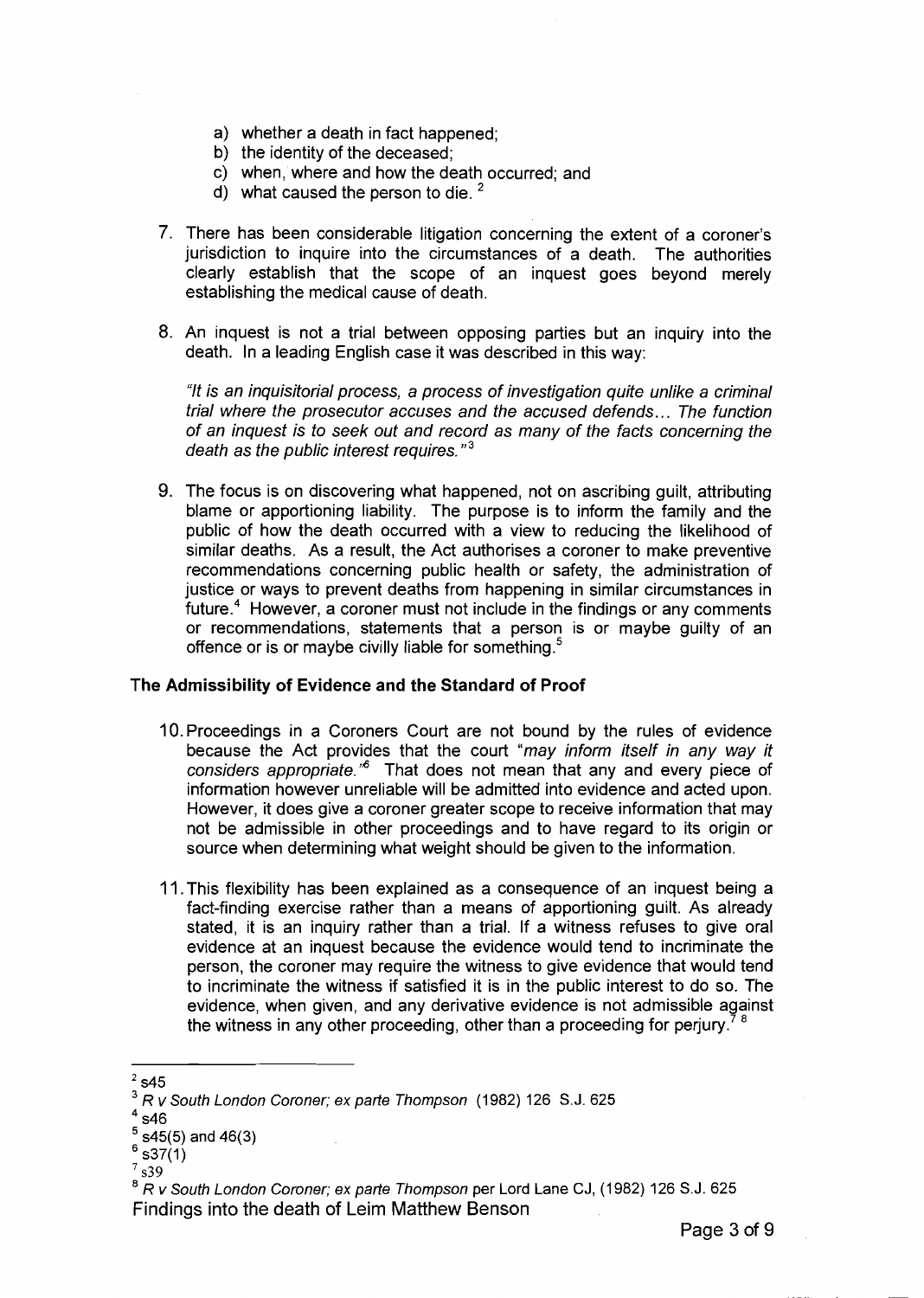- 12.A coroner should apply the civil standard of proof, namely the balance of probabilities but the approach referred to as the Briginshaw sliding scale is applicable. $<sup>9</sup>$  This means that the more significant the issue to be determined.</sup> the more serious an allegation or the more inherently unlikely an occurrence. the clearer and more persuasive the evidence needed for the trier of fact to be sufficiently satisfied that it has been proven to the civil standard.<sup>10</sup>
- 13. It is also clear that a coroner is obliged to comply with the rules of natural justice and to act judicially.<sup>11</sup> This means that no findings adverse to the interest of any party may be made without that party first being given a right to be heard in opposition to that finding. As Annetts v McCann<sup>12</sup> makes clear, that includes being given an opportunity to make submissions against findings that might be damaging to the reputation of any individual or organisation.
- 14.lf, from information obtained at an inquest or during the investigation, a coroner reasonably suspects a person has committed a criminal offence, the coroner must give the information to the Director of Public Prosecutions in the case of an indictable offence, and to the chief executive of the department which administers legislation creating an offence which is not indictable.<sup>13</sup>

## **The Evidence**

- 15. It is not necessary to repeat or summarise all of the information contained in the exhibits, but I will refer to what I consider to be the more important parts of the evidence.
- 16. Leim Matthew BENSON died on 4 April 2007 at the Royal Brisbane Hospital. He was 33 years old at the time (DO6 22.03.74). His father, Dr Brian Benson, stated that he was a much loved member of the family and had many friends and workmates. He was a qualified charter vessel captain and had many skills, particularly with his marine and fishing interests. He was completing a mature age apprenticeship in carpentry. He had only days before spoken to a previous neighbour about his aims and his ten year plan. He lived his life with gusto and had future plans. His family have understandably struggled with the circumstances of his tragic death and question whether the reporting of the death (as a suspected suicide) is the true story.
- 17.The family raised a number of concerns some of which I will endeavour to address in this decision.
- 18. His death was reported to the Office of the State Coroner on 5 April 2007 by the Queensland Police Service on a Form 1.

lo Briginshaw v Briginshaw (1938) 60 CLR 336 at 361 per Sir Owen Dixon J

**l2** (1 990) 65 ALJR 167 at 168

**l3** S 48(2)

<sup>&</sup>lt;sup>9</sup> Anderson v Blashki [1993] 2 VR 89 at 96 per Gobbo J

<sup>&</sup>lt;sup>11</sup> Harmsworth v State Coroner [1989] VR 989 at 994 and see a useful discussion of the issue in Freckelton I., "Inquest Law" in The inquest handbook, Selby H., Federation Press, 1998 at 13

Findings into the death of Leim Matthew Benson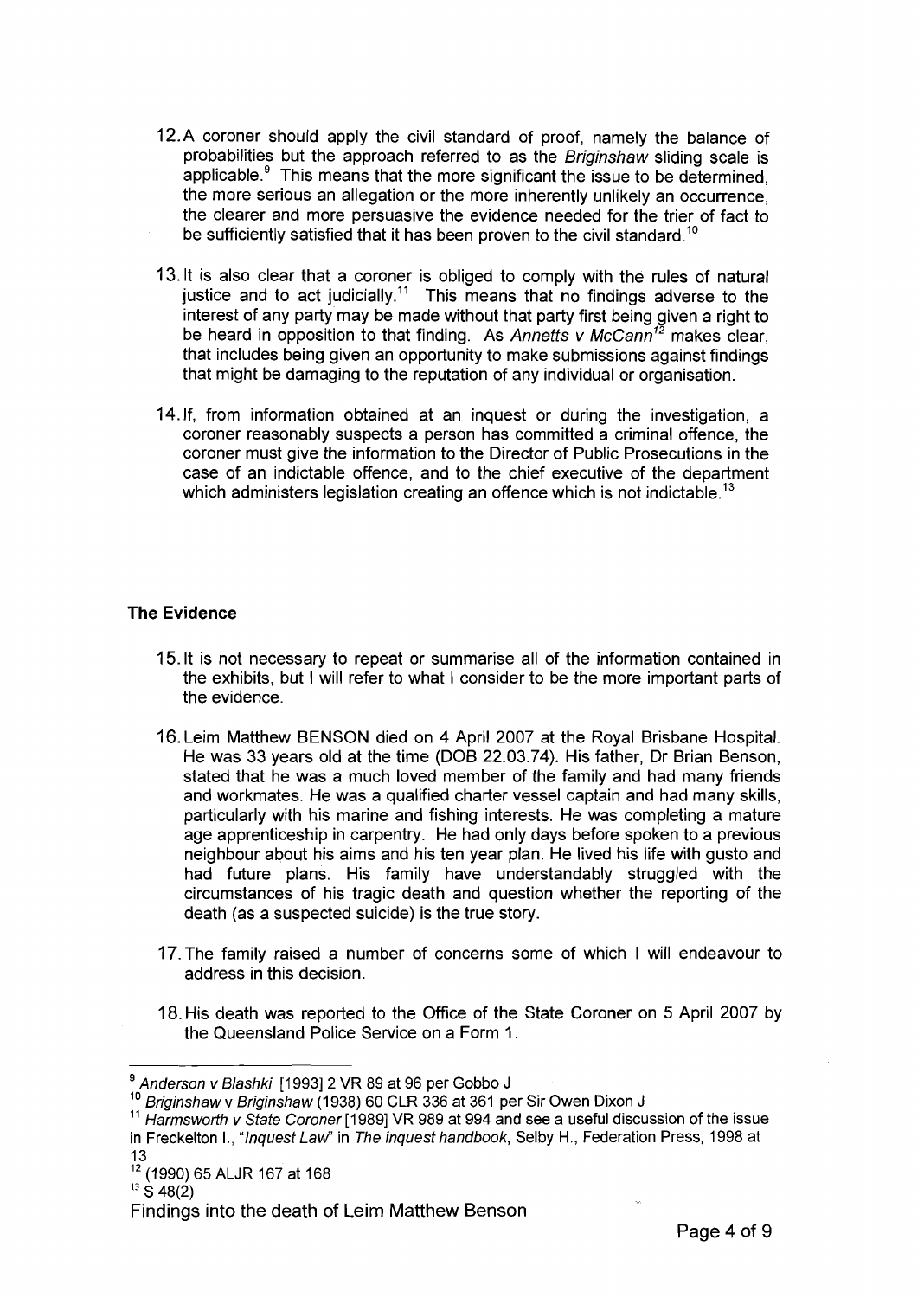- 19. Ms Susan Thomsen began a relationship with Mr Benson in February 2006, shortly after they met. He was intending to move into Ms Thomsen's residence over the weekend of 31 March 2007.
- 20. Ms Thomsen says that on 31 March, after mowing the lawn, he bought a bottle of schnapps and other alcohol and drank much of it during the afternoon. She described that they had a disagreement the day before and tensions between them were still strained.
- 21. In the evening of 31 March 2007, Mr Benson and Ms Thomsen attended a trivia night function at a football club. According to Ms Thomsen, Mr Benson consumed a drug known as ecstasy at this time. She also states that both she and Mr Benson consumed alcohol during the course of the evening. She estimates he drank between 8 to 10 cans of bourbon and coke. She also drank 8 glasses of wine.
- 22.They left with their friends Janet and David Halligan. Mr Halligan says that Mr Benson was heavily intoxicated by the time they left the trivia function. During the evening he had said he was going to approach the president of the club over some alleged past indiscretion between the president and Ms Thomsen. Mr Halligan dissuaded him from approaching the president. Ms Thomsen describes that Mr Benson thought the president had been too flirtatious with her the previous year.
- 23. Ms Thomsen said in her statement that while at the trivia night, she confronted Mr Benson with having taken an ecstasy tablet earlier in the evening. She had not seen this, but said he exhibited some similar signs from a previous occasion she knew of when he had consumed ecstasy. She says he simply shrugged his shoulders at her in response. There is no evidence that Mr Benson was a regular user of this or any other illicit drug.
- 24.Mr Halligan said that Ms Thomsen and Mr Benson were having a minor argument but when they left they were "all over each other in the back of the car." This is confirmed by Janet Halligan.
- 25.The couple returned home to their shared residence at 12A David Street, Thorneside at about 12:30 am on 1 April 2007. Ms Thomsen says they proceeded to have an argument but she could not recall what it was about. They had some more wine. It is noted that she reported to Constable Booker that the argument was about him moving in as she was still not sure and she had two children and had concerns for them and did not want them disrupted.
- 26. According to the statement provided by Ms Thomsen, Mr Benson stormed upstairs and said, "I might as well just go and hang myself".
- 27. She states that she responded by asking him to, "be quiet while you do that I'm listening to music", and then possibly fell asleep. She said that she did not for a second believe he would do that. On previous occasions when he became angry he would just sit on the deck and have a smoke.
- 28. In the early hours of Sunday 1 April 2007 Ms Thomsen went on to the balcony to look for him. She saw Mr Benson suspended by a rope from the balcony. Ms Thomsen does not know where the rope that he used came from.

Findings into the death of Leim Matthew Benson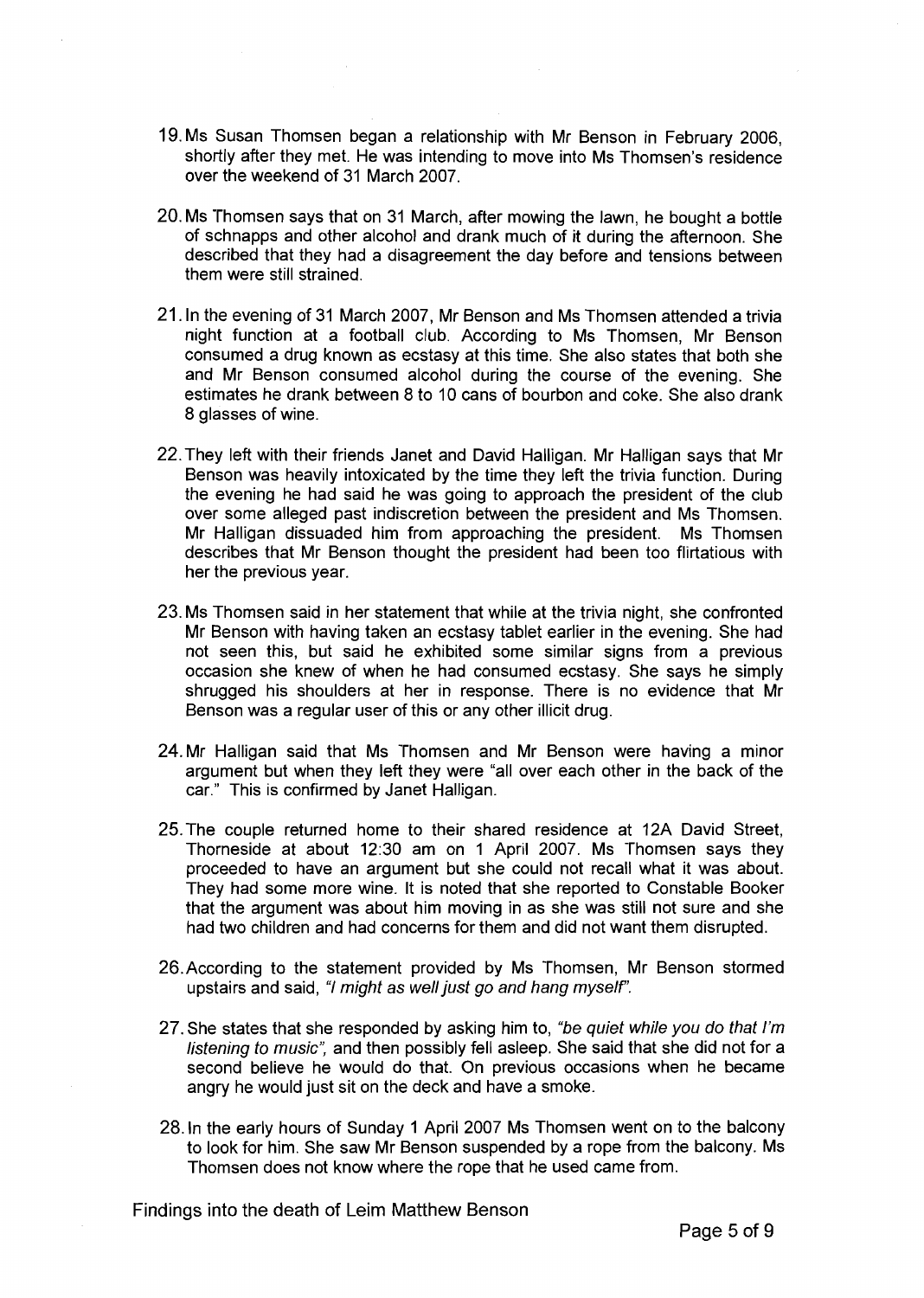- 29.Ms Thomsen states she started screaming for assistance and she ran downstairs and tried to hold him up from the waist. He was not conscious and looked purple. She realised no-one had heard her calls as she attempted to hold Mr Benson up. She then left him to return to phone 000. She continued to yell out and ran inside to get a knife to cut him down. She had difficulty cutting the rope. She recalls someone helping her cut him down. This no doubt is Mr Johnstone.
- 30. Police arrived at the scene sometime after 01.40am. Constable Michelle Booker was the first officer on scene together with Senior Constable Loveday. They have both provided statements detailing that on arrival at the scene they saw a male person hanging by his neck from a rope that was suspended from the left side of the balcony railing, which was over the carport at the front of the house. On attendance they saw a female (Ms Thomsen) holding Mr Benson's legs and a male (neighbour Mr Johnstone) attempting to cut the rope with a knife. On cutting the rope, Mr Benson's body fell forward landing on his head. Two knives were on the ground, one of which was under his right leg. The knives were placed by Senior Constable Loveday in the back of the utility vehicle's tray that was parked under the balcony.
- 31. Senior Constable Loveday then proceeded to commence CPR resuscitations. He could discern no pulse. Ms Thomsen is reported by both officers to be hysterical and screaming. When she was asked how long he had been like this she replied, "I don't know about **70** minutes. "
- 32. Queensland Ambulance Service (QAS) records indicate that they were called at 01.37hr and arrived at the scene at 01.48 hr. Police made a further ambulance request. On arrival, it was observed by QAS officers that he was in cardiac arrest with CPR in progress. His heart was asystole with no palpable pulse. A heartbeat returned with resuscitation. The believed down time was said to be at least 10 minutes. (This information was supplied by Ms Thomsen. It may have been longer depending on how long he had been hanging from the balcony before Ms Thomsen found him. )
- 33. Whilst at the scene Constable Booker reports that Ms Thomsen told her she had been supporting him and trying to hold him up. She ran in to ring 000 and ran back out. She then ran back in screaming for help. She got a serrated knife which did not cut the rope so ran back in to get another. This would account for the 2 knives that were found. A neighbour then arrived as she was trying to cut him down. She also described her relationship with Mr Benson and said "it's all my fault, he said that he was going to kill himself and I didn't believe him. "
- 34.Constable Booker smelt alcohol on her breath and noted there were empty glasses and bottles of alcohol in the kitchen. When she attended upstairs Constable Booker noted that the appliance door cupboard had appeared to have been kicked or punched in and severely damaged. Ms Thomsen states that she had not heard anything that night.
- 35. Mr Benson was taken to the emergency department of Princess Alexandra Hospital and then to the intensive care unit (ICU) at Royal Brisbane Hospital. The police officers took Ms Thomsen with them to hospital and called his father. Ms Thomsen remained distraught and they arranged for a friend to be with her.

Findings into the death of Leim Matthew Benson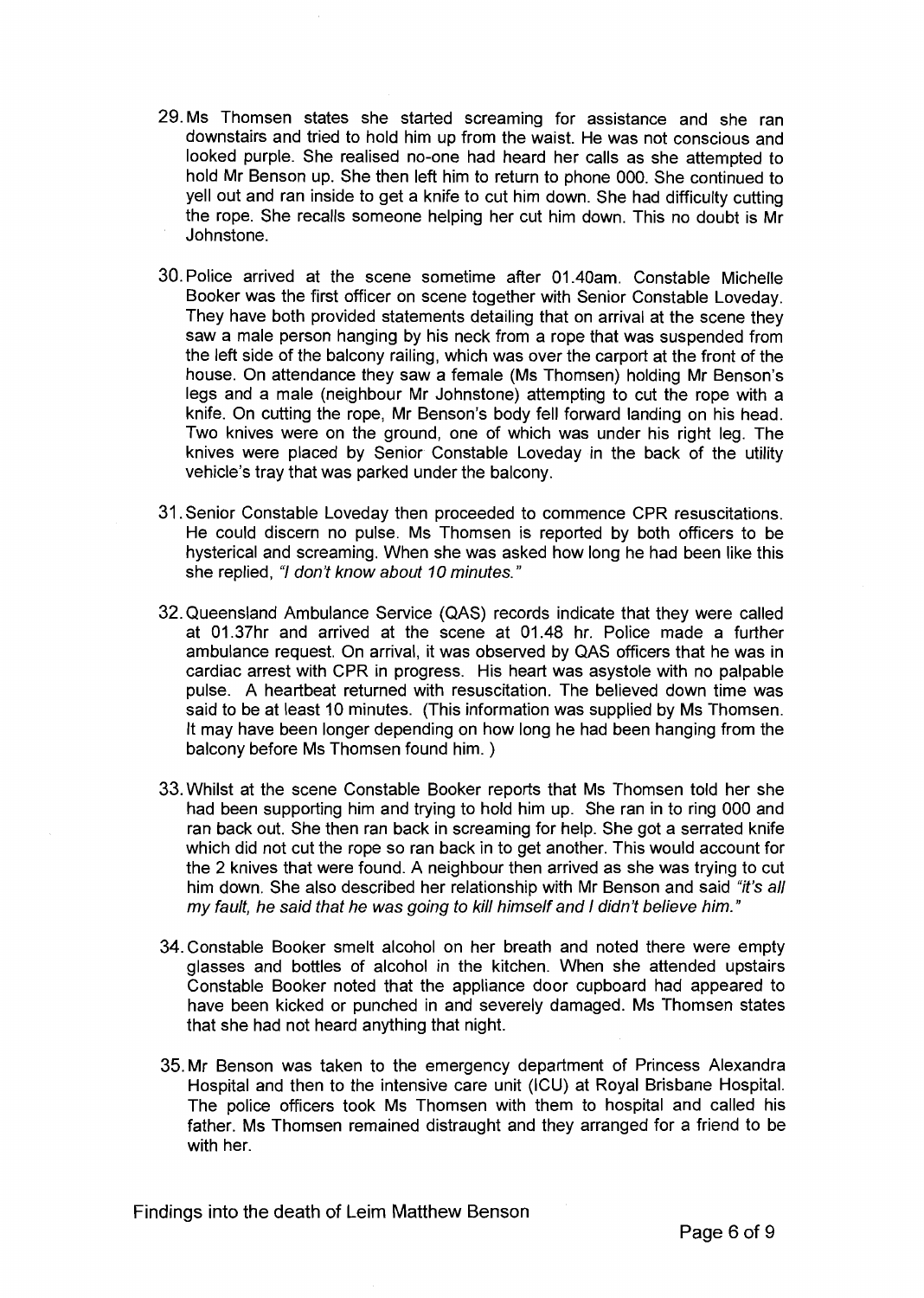- 36. In hospital, both on a CT scan and clinically, he was shown to have severe cerebral oedema with features consistent with hypoxic brain injury. He remained in an unresponsive and unconscious state in the ICU. With the knowledge of, and in the presence of his family, he died shortly after his respirator was turned off on **4** April 2007.
- 37.Other Police attended the Thorneside residence after Mr Benson was taken to hospital. Senior Sergeant Gillard arranged for and assisted a Scenes of Crime officer to attend and take photographs. Scenes of Crime officer Sergeant Hunter took photographs of the scene and these were tendered as exhibits.<sup>14</sup> Constable Benton and Sergeant Van Den Bosch attended and removed part of the white fibre rope which was attached to the railing.
- 38. Dr Park from the Thorneside Family Practice provided a copy of his medical records concerning his treatment of Mr Benson. It was noted that he has been treated for excessive daytime drowsiness and fatigue. On 26 February 2007 he was prescribed Efexor XR 75mg to be taken daily. Efexor, the name given for Venlafaxine, is commonly prescribed as an anti-depressant or anti-anxiety drug. There is no evidence which would suggest he was being treated for depression or any other similar condition and it may be the prescription was for his fatigue related problem.
- 39.1 also received a report from Mr Keith Harris, a project co-ordinator with the Australian Institute for Suicide Research and Prevention (AISRAP) who reported generally on the signs of suicide, including factors that indicate the likelihood of suicide. He considered there were a number of protective factors relevant to Mr Benson including that he was employed, had a caring and loving family and was reporting future plans. A number of risk factors were also evident including the consumption of a large amount of alcohol and taking of ecstasy in the hours prior to his death, the fact he had been twice divorced and that there were signs of his current relationship experiencing difficulties, the prescription of Venlafaxine and the possibility it was prescribed as an antidepressant, signs of anger and agitation and his threat to commit suicide. He considered that these signs indicated a very high risk of suicide. It is also clear that many suicides are impulsive and unplanned. Alcohol use reduces inhibitions and is often associated with impulsive suicides.
- 40. An external autopsy was conducted by Dr Ansford (the pathologist) on 5 April 2007 at the John Tonge Centre (Qld Health Scientific Services). Toxicology samples were also tested.
- 41. In the autopsy report the Pathologist noted the following sign of recent injury:

"there was a dry narrow linear abrasion with a brown base passing around the front and right side of the neck from a point below the middle of the right horizontal mandibular ramus (above the top of the larynx), 60 mm from the point of the chin and 100 mm above the suprasternal notch, to arch into the hairline 60 mm below the tip of the lobe of the right ear. It is **5** mm in maximum width. "

42.There are no other injuries associated directly with the mark, but there are some scratches on the chin and abrasions on the forehead.

**l4 Exhibit** B3 Findings into the death of Leim Matthew Benson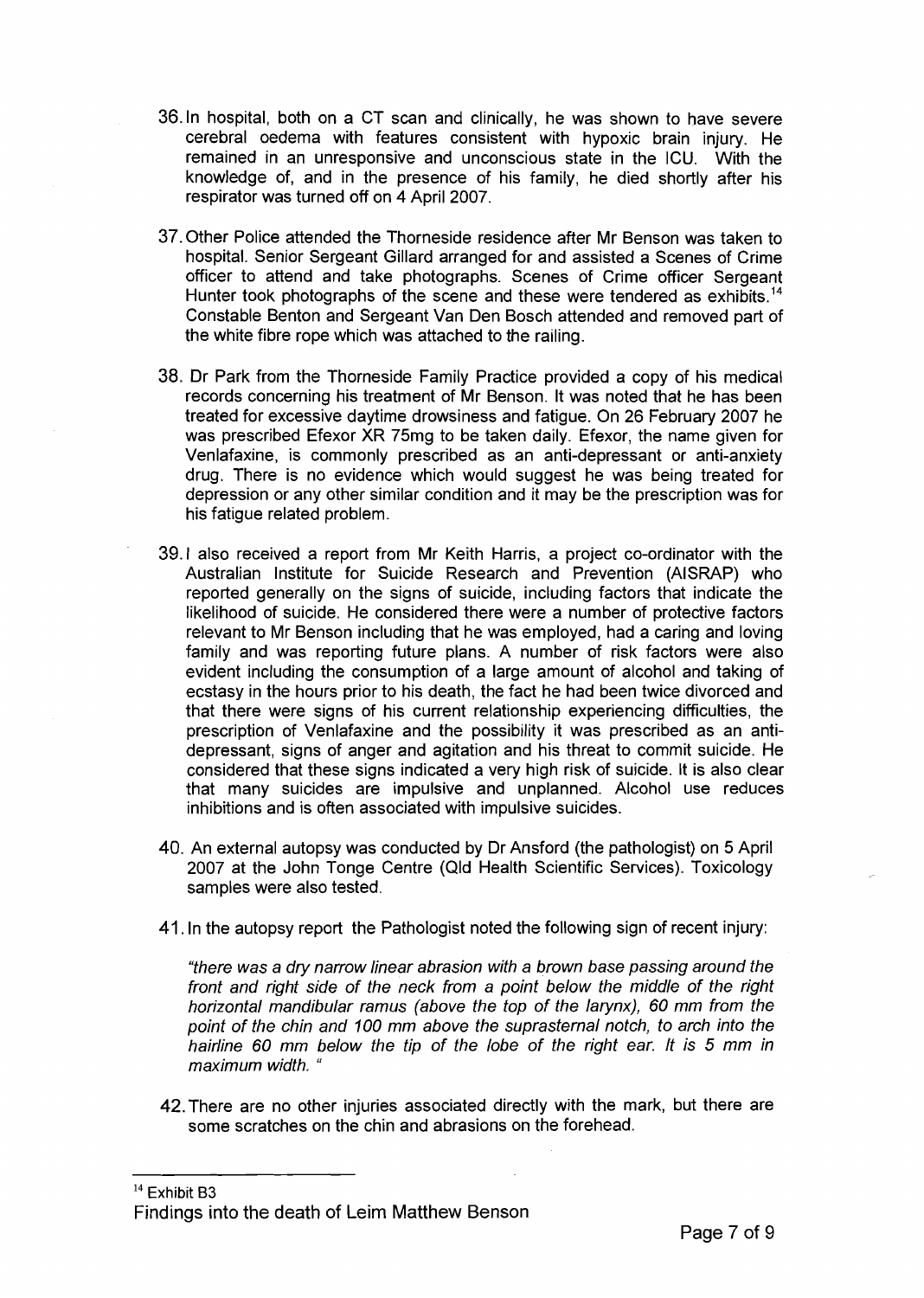- 43.The Pathologist states that a faint residual abraded mark consistent with being made by a noose during suspension was present on his neck.
- 44.Antemortem blood samples (collected at 1750 hrs on 1 April 2007) show therapeutic levels of the anticonvulsant phenytoin and a trace of paracetamol. No alcohol or other drugs were detected in the first analysis of standard screening. A further test was carried out which found a low level of MDMA or ecstasy at approximately 0.01 mg/kg. Lesley Sharp, a forensic toxicologist, considered that it would be expected that there would be a negative result on alcohol given the time at which the ante-mortem samples were taken and the half life of alcohol.
- 45.The pathologist opines that Mr Benson's death was due to cerebral hypoxia due to compression of the neck by suspension and was consistent with the circumstances as outlined.
- 46.For completeness, an internal autopsy (limited to the determining the presence of sarcoidosis<sup>15</sup>) was performed by another pathologist on 12 April 2007. This was performed at the request of Mr Benson's family. On naked eye examination there was some variably enlarged lymph nodes in the mediastinum (soft tissues in the centre of the chest between the lungs and above the heart) possibly consistent with sarcoidosis. However microscopic examination showed changes in the lymph nodes consistent with burnt out (treated) sarcoidosis. Neck structures including that of the larynx were not removed.

### **Conclusions:**

- 47.The sudden death of Mr Benson was without doubt a great shock to his family and friends and to his partner Ms Thomsen. He was well loved by his family. He may have had some stressors in his life but there was no indication that these were such that he was exhibiting any indications of suicide. It is known that impulsivity in suicide or suicide attempts is a recognised feature of many of these sad events. It is known that on this night he had been drinking reasonably heavily. His inhibitions may have been reduced. He may have taken an ecstasy tablet and there is some evidence that he had ingested this drug in some period leading up to his death. There is some evidence of an argument with Ms Thomsen and then a threat that he might as well hang himself.
- 48. From the point of view of his family and others who knew him well it is difficult to understand why he would consider taking his life by hanging himself. Unfortunately the most likely scenario is that he acted on an irrational impulse when he hung himself from the balcony early that morning. It is possible and as likely as any other explanation that his intention to hang himself was induced by an impulsive act of attention seeking which went badly wrong as distinct from a deliberate act with an intention of taking his own life. The evidence is clear however that he was the person that placed the rope around his neck and climbed over the balcony rail. There is no evidence suggestive

<sup>&</sup>lt;sup>15</sup> Sarcoidosis is a chronic disease of unknown cause that is characterized by the formation of nodules resembling true tubercles especially in the lymph nodes, lungs, bones, and skin.

Findings into the death of Leim Matthew Benson